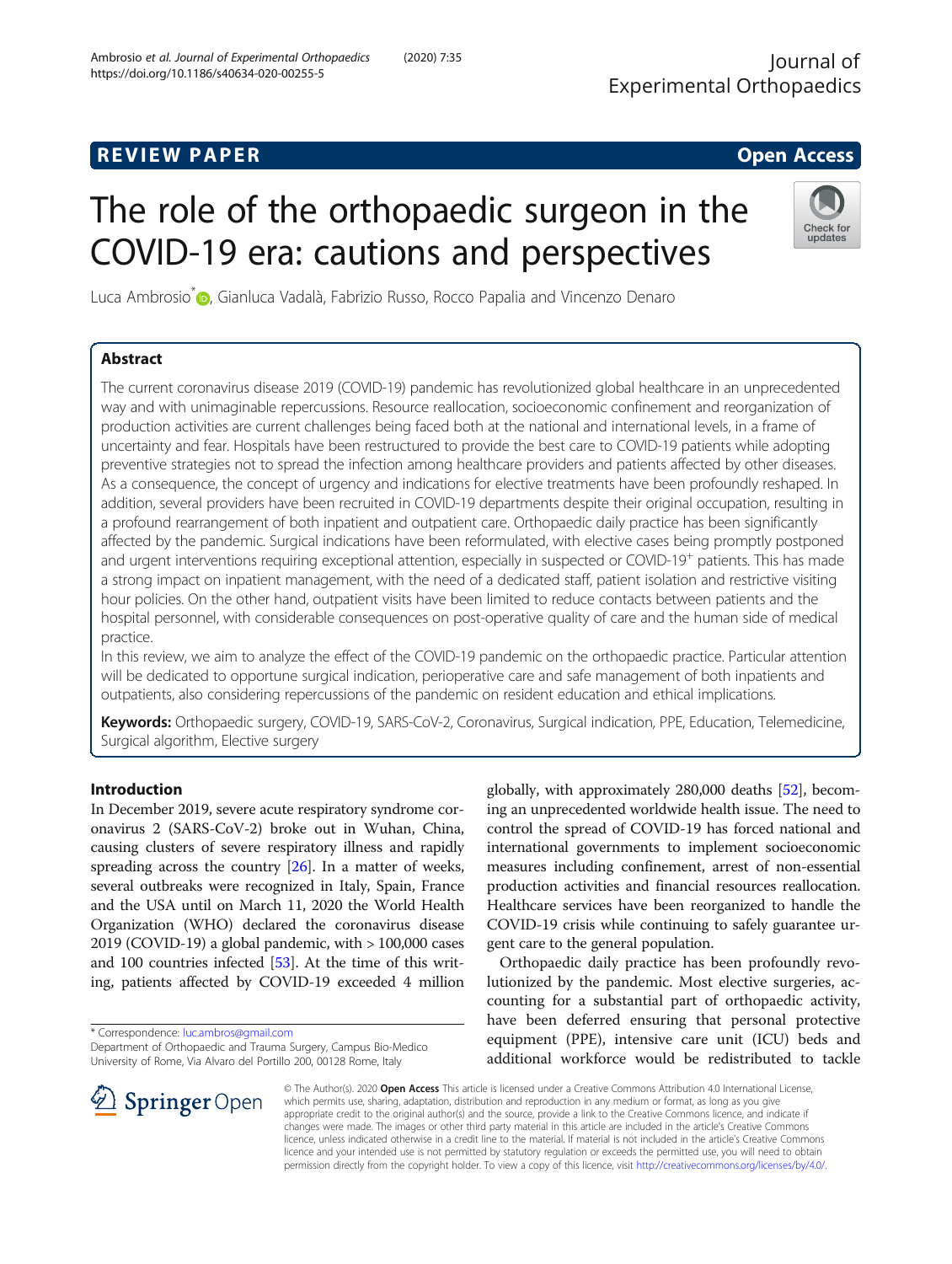the COVID-19 emergency. On the other hand, conditions including severe trauma, musculoskeletal tumors and infections, still necessitate urgent care and cannot be delayed. As surgery requires working in a confined space in close contact with the patient, the risk of infection transmission during the procedure and generally in the context of patient care, is reasonably high [[7](#page-7-0)]. Therefore, orthopaedic routine must be reshaped in light of an appropriate surgical indication and COVID-19 index of suspicion, with considerable effects of inpatient management and outpatient visit rescheduling.

In this review, we aim to analyze the complex and continuously evolving effect of the COVID-19 pandemic on orthopaedic surgery. Surgical indications will be discussed based on patients' underlying condition, comorbidities and COVID-19 index of suspicion. Particular attention will be dedicated to PPE protocols and nasopharyngeal swab indications to be adopted before, during and after surgery. Inpatient care, physical therapy, containment and early discharge strategies will be also addressed. Outpatient follow-up will be examined in light of a risk-benefit ratio, also considering the novel opportunities offered by telemedicine. Furthermore, repercussions on resident education and ethical perspectives will be debated.

# Perioperative management of the orthopaedic patient in the COVID-19 era

SARS-CoV-2 transmission and relevant protective measures The major routes of SARS-CoV-2 transmission are through respiratory droplets and contact with contaminated surfaces [[6\]](#page-7-0). In addition, exhalation of respiratory secretions during aerosol-generating procedures (AGPs: tracheal intubation, non-invasive ventilation, tracheotomy, cardiopulmonary resuscitation, manual ventilation before intubation and bronchoscopy) may produce highly virulent airborne particles [[55\]](#page-8-0). Although symptomatic patients are the primary source of infection, asymptomatic subjects may also spread the disease and should not be neglected [\[8](#page-7-0)]. Therefore, maintaining an interpersonal distance ≥1 m is essential to minimize viral particle dissemination during social and clinical encounters [\[57\]](#page-8-0). SARS-CoV-2 may persist up to 3 h in aerosols, 24 h on cardboard and 2–3 days on plastic  $[50]$  $[50]$ . Thence, aeration of closed environments, appropriate use of PPE, frequent hand hygiene and surface decontamination are mandatory. According to the WHO, standard precautions should be universally applied and all patients should wear a medical mask in public areas [\[55\]](#page-8-0).

To date, several types of face masks are available and are distinguished by different filter efficiencies. Surgical masks are designed to prevent intraoperative contamination and have not proven to protect from droplet spread in laboratory conditions [[50\]](#page-8-0). However, the use of surgical masks has demonstrated to reduce the risk of influenza [[38](#page-7-0)] and SARS-CoV [[60\]](#page-8-0) transmission, probably by arresting the diffusion of larger droplets. In a report from Ng, 85% of the providers in close contact with a COVID-19 patient was wearing a surgical mask and none was infected [[34\]](#page-7-0). Despite the low evidence, a recent metanalysis attested that surgical masks and N95 respirators may provide a similar protection against viral respiratory infections during non-AGPs [[9\]](#page-7-0). Therefore, the use of surgical masks during low-risk patient interactions may be encouraged in case of respirator shortages.

Respirators are designed to protect against droplets and aerosols and are classified upon the percentage of filtered particles ≥300 nm. In Europe, respirators are distinguished in filtering facepiece-1 (FFP1), FFP2 and FFP3 when filtering capacity is ≥80%, ≥94% and ≥ 99%, respectively. Similarly, the Centers for Disease Control and Prevention (CDC) defines filter efficiency indicating the percentage of filtered particles in the device nomenclature (i.e. a N95 mask filters 95% of ≥300 nm particles) [[50\]](#page-8-0). Due to the higher protective potential, the WHO recommends that all healthcare workers should wear a respirator (≥FFP2/N95) when performing AGPs. In all other situations, wearing a surgical mask is reasonably safe when providing direct care to COVID-19 patients, especially in case of respirator scarcity [[51](#page-8-0), [58](#page-8-0)].

## Surgical indication

According to the guidelines proposed by local institutions and international societies, including the American Academy of Orthopaedic Surgeons (AAOS) [\[1](#page-7-0), [23](#page-7-0)] and the American College of Surgeons (ACS) [[5\]](#page-7-0), elective surgeries should be judiciously postponed depending on the local prevalence of COVID-19 and resource availability (PPE, ICU beds, respirators and personnel). Conducting "business as usual" is firmly discouraged as it may result in hazardous shortages of PPE and healthcare workforce in case of unexpectedly evolving conditions.

By definition, a procedure is considered elective when no short-term or long-term negative impact may be expected if surgical treatment is delayed. However, such denotation is subjective in nature, as reported pain and disability may significantly vary among orthopaedic patients, thus influencing the decisional process. Therefore, determining which procedures are strictly elective and which ones should be performed remains challenging. The Centers for Medicare & Medicaid Services (CMS) have proposed a 3-tiered system considering both the acuity of the surgical procedure and the underlying patient condition [[11\]](#page-7-0). Tiers 1, 2 and 3 define low, intermediate and high acuity treatments which, if not provided, may result in a null, partial or significant increase in patient morbidity or mortality, respectively. Patients are further designated as "a" if healthy or "b" when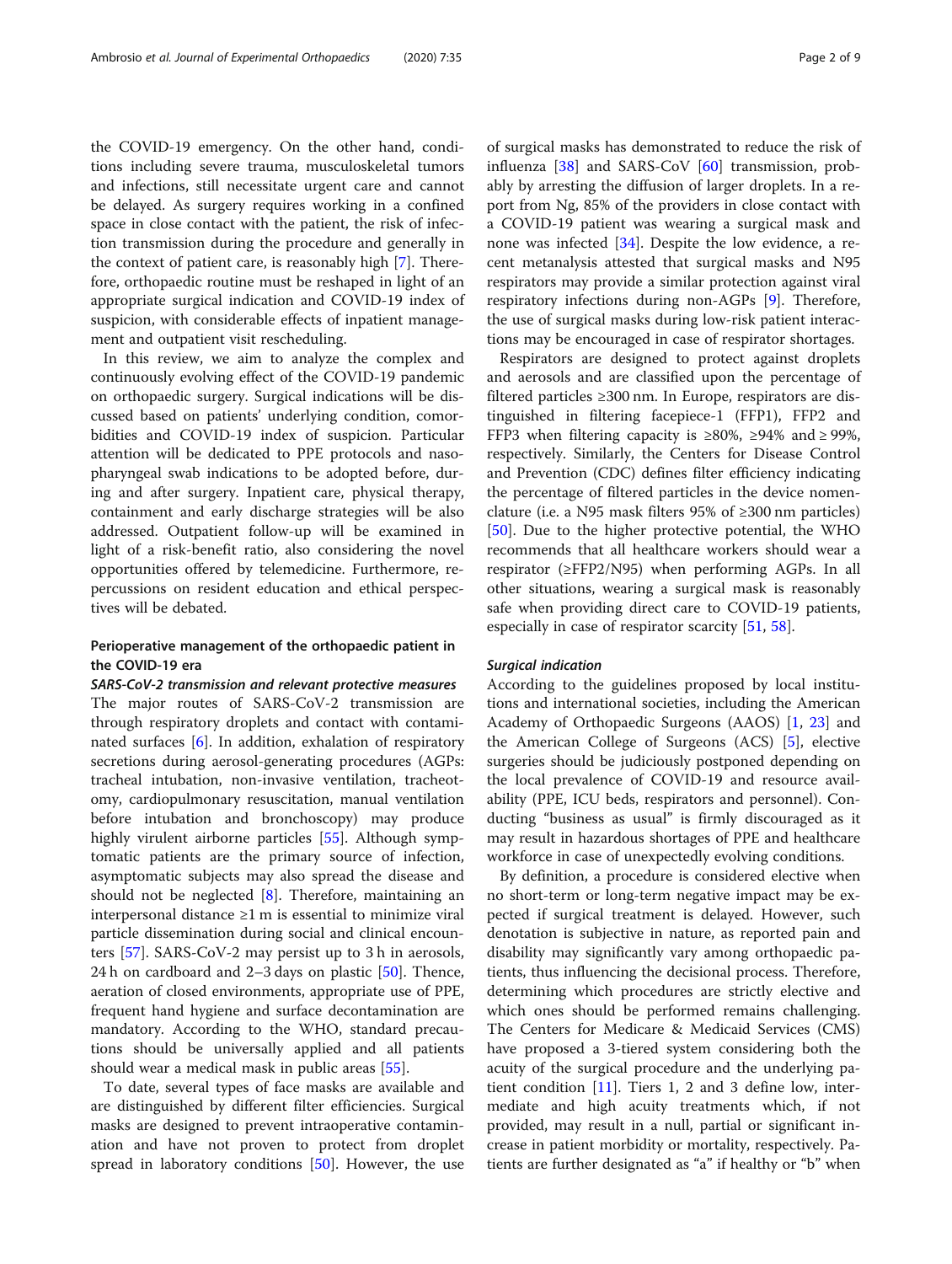unhealthy. The CMS recommends postponing Tier 1a operations (i.e. carpal tunnel release), considering deferral of Tier 2a procedures (i.e. joint replacement and spine surgery) and continuing to operate Tier 3a conditions (i.e. cancers, severe trauma and "highly symptomatic patients"). However, symptom severity is subjective and may generate unwanted ambiguity when formulating a surgical indication. To prevent any equivocacy, the Ohio Hospital Association imposed to cancel operations that did not match with the following criteria: "threat to the patient's life if surgery or procedure is not performed, threat of permanent dysfunction of an extremity or organ system, risk of metastasis or progression of staging, risk of rapidly worsening to severe symptoms" [\[40](#page-7-0)]. Such principles may be useful when planning the restriction of surgical indications in case of paucity of resources during the peak of the pandemic.

Apart from treating trauma and tumors, Chang Liang et al. also allowed to operate on day surgical cases, including arthroscopies, implant removals and soft-tissue procedures. This early discharge policy may effectively reduce patients' risk of nosocomial COVID-19 infection while not excessively weighing on healthcare resources. Conversely, elective procedures requiring > 23 h of hospitalization have been postponed and temporarily tackled with pain-relieving strategies [[10](#page-7-0)].

According to different surgical indications and socioeconomic measures adopted during the pandemic, an overall diversification of orthopaedic cases compared to normal surgical routine should be expected. Quarantine, remote working and restriction of recreative activities will likely result in a reduction of vehicle accidents and work-related trauma, while school closure may increase the rate of pediatric injuries [[29](#page-7-0)]. On the other hand, as elderly people will be more likely at home without the aid of caregivers, an increment of fractures due to domestic falls should be foreseen as well. Fractures in the elderly population, especially at the lower limbs, are associated with increased susceptibility to pulmonary infections and a considerable risk of mortality. In a retrospective study of 10 patients affected by COVID-19 and hospitalized for bone fractures, Mi et al. reported increased clinical severity and mortality after open reduction and internal fixation surgery. Hence, authors conclude that nonoperative treatment for fractures in the elderly should be considered in the first place when appropriate [[33\]](#page-7-0).

Based on the guidelines provided by the AAOS [\[23](#page-7-0)], ACS [[4,](#page-7-0) [5\]](#page-7-0) and CMS [\[11](#page-7-0)], together with additional expert opinions [\[16](#page-7-0), [19,](#page-7-0) [36](#page-7-0), [42,](#page-7-0) [44,](#page-8-0) [62](#page-8-0)], we herein propose a decisional algorithm to assist the formulation of surgical indications in orthopaedic patients during the pandemic (Fig. [1\)](#page-3-0). Conditions needing urgent care are listed in Table [1.](#page-4-0) It is advisable that the ultimate decision whether proceed or not to surgery is made by a multidisciplinary committee composed of surgery, nursing, anesthesia and administration representatives cautiously considering local COVID-19 prevalence, PPE supply, availability of workforce, ventilators and beds (including ICU) as well as patient age and comorbidities [\[37\]](#page-7-0).

## Preoperative workup

Immediately after patient admission, COVID-19 risk profile and history of exposure should be thoroughly assessed [[1](#page-7-0)]. In order to minimize the chance of nosocomial infections, same-day admission should be encouraged. Patients should be contacted the day before surgery and investigated for COVID-19 risk factors, including flu-like symptoms, travel history and harmful exposures in the previous 14 days [[10\]](#page-7-0). Upon arrival, temperature should be checked and a surgical mask provided to all patients [[37\]](#page-7-0). In accordance with local resources, all patients undergoing elective surgery should be preoperatively tested for COVID-19 [\[55](#page-8-0)]. In emergent cases where surgical treatment cannot be delayed, the test should be readily performed and processed as soon as reasonably possible [[31\]](#page-7-0).

COVID-19 testing requires an upper respiratory specimen obtained with a nasopharyngeal swab. The standard reference analysis detects viral RNA using real-time polymerase chain reaction (RT-PCR), a highly sensitive test providing results in 2–6 h. In areas with no known SARS-CoV-2 circulation, at least two different genome targets should be assessed. In case of discordance, the patient should be resampled. Conversely, in areas with a high SARS-CoV-2 circulation, a negative result in presence of a high index of suspicion does not exclude the diagnosis and requires additional analysis [\[56\]](#page-8-0). While waiting for the results, contact and droplet precautions should be adopted in addition to standard measures [[55\]](#page-8-0).

## Operative room setting and intraoperative precautions

Suspected or confirmed COVID-19 cases should be treated in a dedicated space, away from busy zones and deprived of non-essential materials [\[47](#page-8-0)]. Operative personnel should be reduced to the minimum and unnecessary traffic in and out the OR should be discouraged. Sales representatives should be present only if strictly necessary [[45\]](#page-8-0). Surgery should be performed in negative-pressure ORs to avoid the dissemination of the virus outside the theatre. However, ORs are usually equipped with positive-pressure systems to reduce the risk of surgical contamination. Therefore, as conversion to negative pressure may require OR maintenance, this should be planned with reasonable notice. If negative pressure cannot be obtained, positive pressure should be turned off and a portable high-efficiency particulate air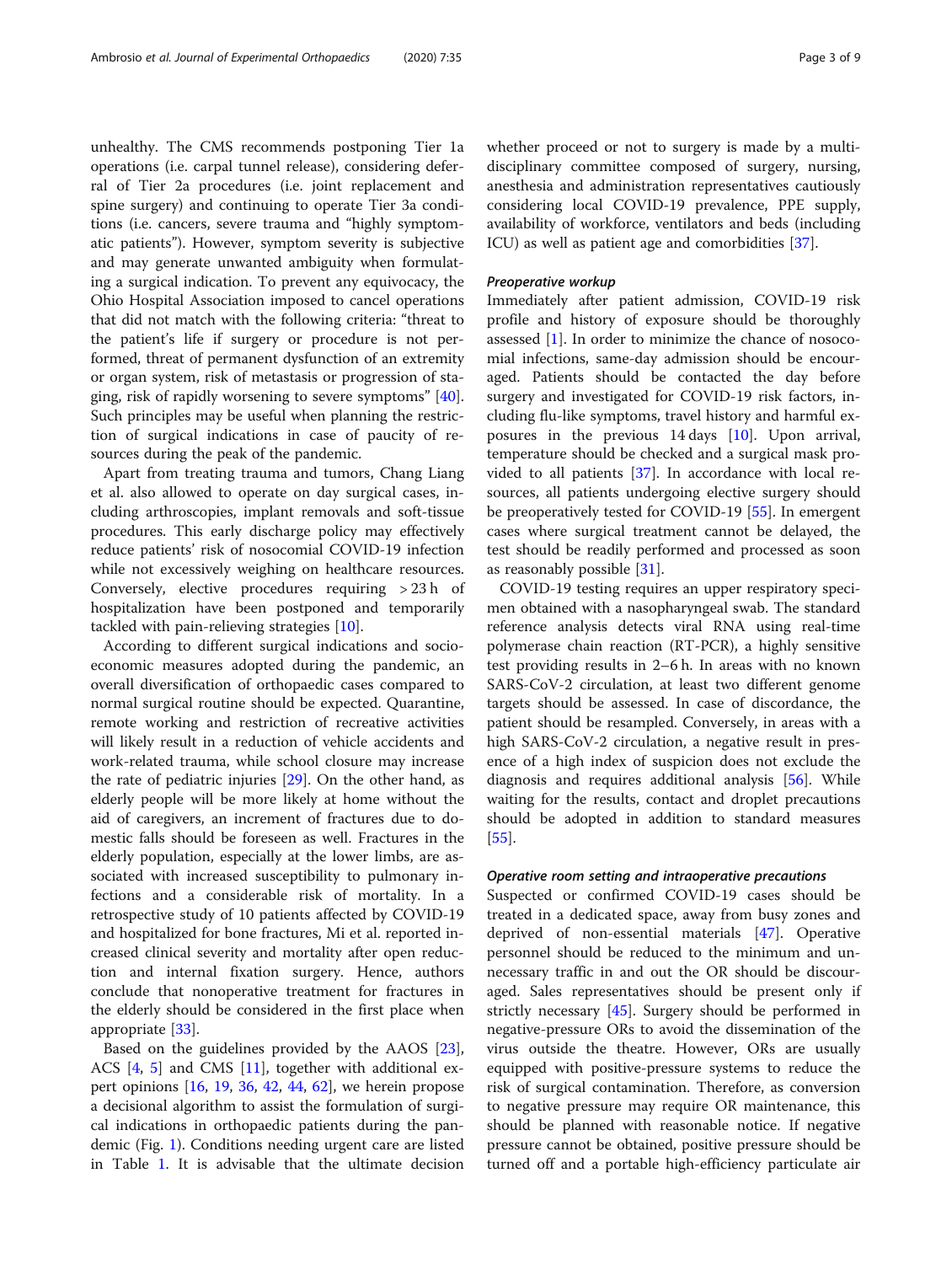<span id="page-3-0"></span>

(HEPA) filtration system with frequent air changes should be used [\[39](#page-7-0)].

Rodrigues-Pinto et al. proposed a workflow to safely operate in COVID-19-dedicated ORs identifying 5 main areas [\[39](#page-7-0)]:

- 1. Entry dressing room. Here essential PPE is donned, including: a disposable scrub suit, surgical boots or shoes, waterproof shoe covers, a surgical hood, goggles or a face shield and a respirator (FFP2/N95 are recommended) [\[20](#page-7-0)]. Hand hygiene should be performed before proceeding.
- 2. Anteroom. Here patient positioning should be optimized before hand scrubbing. An additional surgical hood should be worn along with nonsterile surgical gloves and a non-sterile gown to adjust the patient on the surgical bed. When

indicated, prone positioning is preferable to reduce viral transmission through respiratory droplets [[62](#page-8-0)]. Before sterile handwashing, non-sterile hood, gloves and gown should be removed. Lead garment should be worn if appropriate. After hand scrubbing, sterile disposable gowns and gloves are donned. An additional pair of gloves is recommended. If surgical helmets are employed, the use of a respirator cannot be disregarded. Indeed, unlike powered-air purifying respirators, surgical helmets mainly serve as liquid barriers and are not provided with HEPA filters [\[14\]](#page-7-0). If airway management is required, all surgical personnel not needed should remain outside the OR  $[3]$  $[3]$  $[3]$ .

3. OR. The most appropriate surgical approach to reduce operative time should be considered. Although electrosurgical and high-speed devices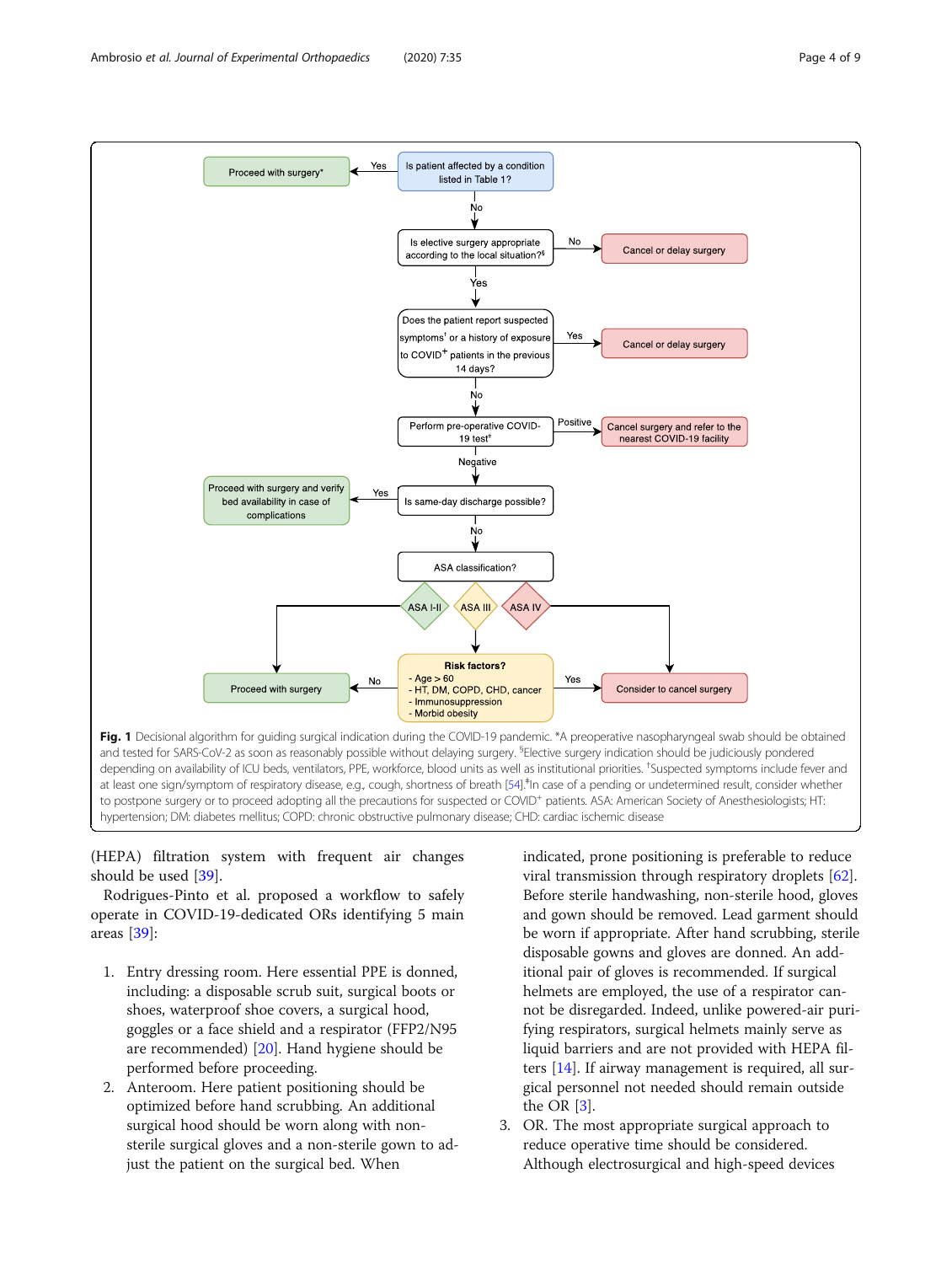<span id="page-4-0"></span>

| <b>Table 1</b> Orthopaedic conditions needing urgent care [4, 11, 15, |  |  |
|-----------------------------------------------------------------------|--|--|
| 16, 19, 23, 31, 36, 42, 46, 62]                                       |  |  |

Open fractures

Periprosthetic fractures

Joint dislocations

Acute limb ischemia (including traumatic amputations)

Septic arthritis

Cauda equina Syndrome

Hip and intertrochanteric fractures in the elderly

Pelvic fractures

Spinal cord compression or radiculopathy due to unstable vertebral fractures, spinal tumor, disc herniation, epidural abscess or hematoma with worsening neurological symptoms and/or intractable pain

Complex fractures or long bone fractures that may lead to loss of function or permanent disability if treated non-operatively

Necrotizing fasciitis

(e.g. saw, drill) utilized during orthopaedic surgery are known to generate aerosols [[59](#page-8-0)], limited data is currently available regarding the risk of virus spread. Therefore, electrocautery use should be minimized and power set at the lowest possible. Suction devices should always be employed to reduce surgical smoke and aerosols generated during motorized procedures [[61\]](#page-8-0). Using absorbable sutures is advisable to diminish the need of additional post-operative visits. For the same reason, the use of a splint rather than a plaster to immobilize a limb is preferred [\[45\]](#page-8-0). In addition, transparent film dressings are useful when planning remote wound evaluation [\[37](#page-7-0)].

- 4. Exit room. Before leaving the OR, the surgeon should remove sterile gown and gloves and perform an accurate hand hygiene. Once in the exit room, PPE is sequentially removed, starting from the lead garment followed by the surgical hood, goggles, shoe covers and the respirator. Hand disinfection should be repeated after removing each piece of PPE.
- 5. Exit dressing room. Surgical personnel can change and leave the operative complex.

## Postoperative care and inpatient management

After surgery, suspected or COVID-19<sup>+</sup> patients should be transferred to an isolation room with contact and droplet precautions, or to the ICU if needed. In case of a negative test, patients may be routinely treated with standard precautions [[55](#page-8-0)]. Several strategies to reduce contacts with inpatients have been proposed. Utilizing long-lasting wound dressings may reduce the need for repeated visits. Massey et al. proposed to position monitors and machines for intravenous drug administration outside patient rooms, so as to manage vital parameters, fluids and medications without the need to touch the patients [\[31](#page-7-0)]. Visiting hours should be restricted and a maximum of one visitor per room should be allowed. An early discharge strategy should be adopted whenever appropriate [[37\]](#page-7-0).

Departmental activity may be compartmentalized by establishing different teams [[10\]](#page-7-0): (1) an inpatient team, responsible for visits in the ward, interdepartmental consultations and on-call services; (2) an outpatient team, deputed to attend urgent and undeferrable postoperative visits in the clinic; (3) a surgical team, devoted to operating on the cases that have been selected according to the criteria discussed above. This may be further divided into sub-teams consisting of different subspecialists (i.e. spine, knee, hip, shoulder, trauma surgeons) working on an in-house or on-call basis. Each team should rotate every 1 or 2 weeks, followed by a preventive isolation of 14 days. Moreover, teams should have dedicated workstations and avoid contacts among each other, in order to reduce the risk of cross-contamination [[31\]](#page-7-0). If one provider desires not to return home after caring for COVID-19<sup>+</sup> or suspected cases, healthcare institutions should provide the possibility for alternative temporary housing [\[37](#page-7-0)].

Following orthopaedic surgery, early physical therapy is fundamental to recover joint mobility, function and flexibility as well as to avoid the complications of prolonged immobilization. However, as physical therapists work in close contact with patients, COVID-19 poses a great risk towards their health as well. International societies recommend suspending physical therapy treatments for all orthopaedic issues excepting trauma and post-operative immobilization. Telerehabilitation should be encouraged for all non-essential treatments. If hypomobility might negatively impact on patient's health, hands-on treatment may be considered but with adequate PPE [\[2](#page-7-0), [35](#page-7-0)].

## Outpatient care and telemedicine

During the pandemic, face-to-face visits should be limited to urgent cases and post-operative care that cannot be self-provided or remotely delivered. The latter include wound check, suture removal, evaluation of fracture reduction, highly symptomatic patients suspected for healing-related complications and follow-up visits that may likely change the management of the case [[45](#page-8-0)]. All patients accessing the clinic should wear a face mask and undergo temperature check. In case of flu-like symptoms or exposure to confirmed or suspected cases, patients should be redirected to the emergency department for further evaluation [\[10\]](#page-7-0). Companions should not be allowed, except for non-ambulatory and disabled patients. All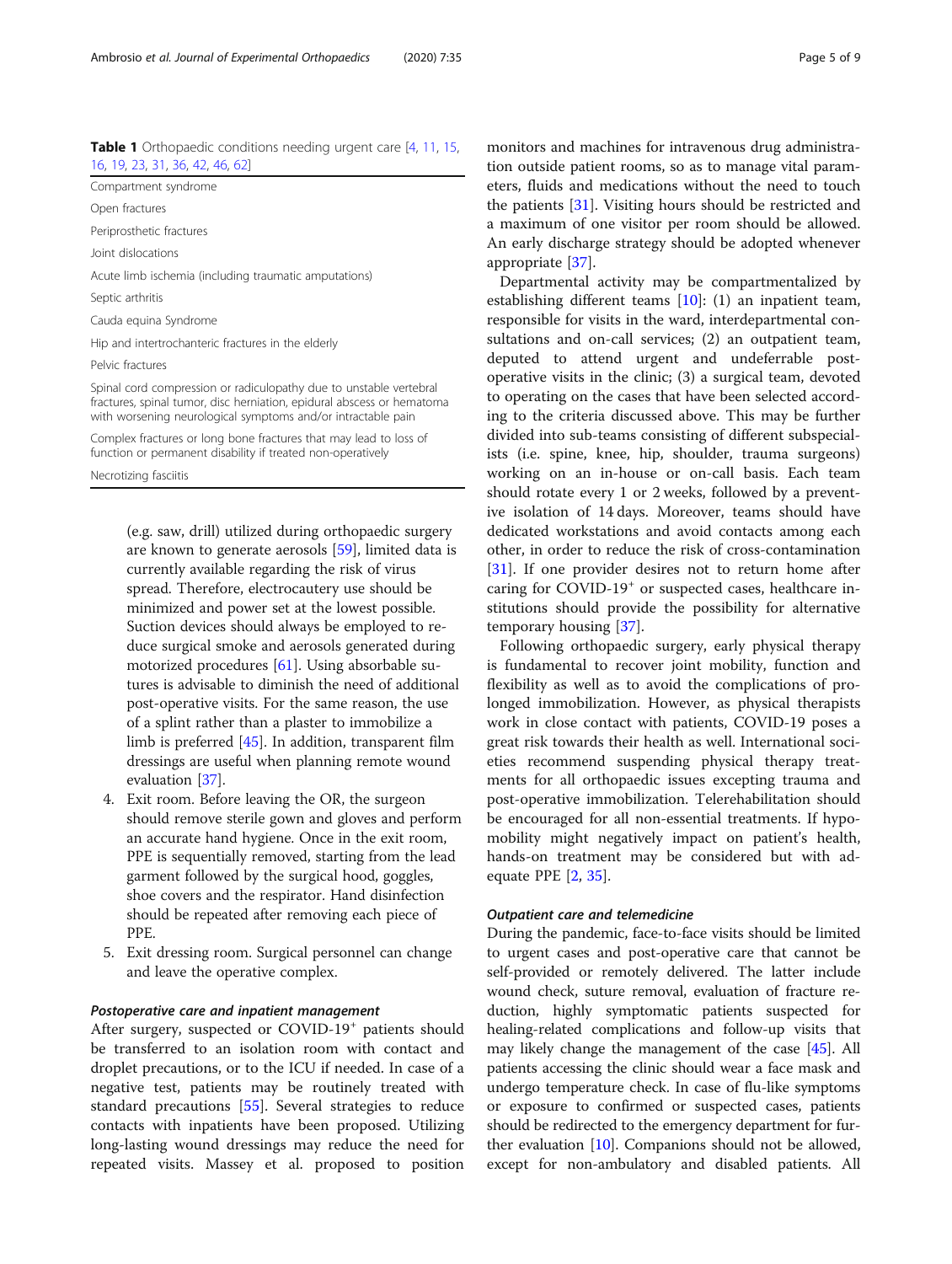providers should perform frequent and accurate hand hygiene, adopt droplet precautions and wear appropriate PPE (a disposable gown, non-sterile gloves, a face shield or goggles, a FFP2/N95 respirator or a surgical mask if unavailable) [[10](#page-7-0)].

In all cases not needing urgent face-to-face visits, telemedicine may be employed as a useful adjunct to minimize the spread of COVID-19 while ensuring continuous care [[30\]](#page-7-0). In addition to phone consultations, telemedicine offers the possibility to perform remote virtual visits through the use of video-based platforms (e.g. Microsoft Teams™, Skype™). Such applications are now widely available and accessible by most smartphones and notebooks. This technology may be useful to triage new consults and conduct follow-up or non-urgent post-operative visits in quarantined patients [\[37](#page-7-0)]. Direct visualization may allow for a rapid inspection and implementation of wearable sensors may facilitate outcome assessment in certain situations (e.g. knee range of motion after total knee arthroplasty) [\[10](#page-7-0)]. In addition, these platforms can facilitate the diffusion of educational media, deliver outcome evaluation questionnaires and enhance patience rehabilitation [[35\]](#page-7-0). Among these advantages, telemedicine also abates the use of PPE, reduces the risk of loss to follow-up and avoids that patients feel abandoned by their physician. However, the use of public virtual platforms raises concerns regarding privacy violations and unwanted data sharing. Thence, patients should be preventively informed about such risks before using third-party software [\[24](#page-7-0)]. Nevertheless, it is imperative to make patients aware that a virtual visit cannot replace face-to-face examination and the ultimate diagnosis of their condition.

# The impact of the COVID-19 pandemic on resident education

Due to the reduced volume of orthopaedic cases, several departments have adopted a "residency surge plan", with a part of trainees committed to routine hospital duties and the remaining quarantined at home or redeployed in COVID-19-dedicated wards [\[28](#page-7-0)]. Disruption of orthopaedic residency routine, usually consisting of surgical training, inpatient and outpatient care, will likely have an enormous impact on resident education [[13](#page-7-0)]. This is particularly relevant when considering that surgical training is practical in nature and is normally delivered in a climate of increasing autonomy, responsibility and complexity. Therefore, preserving orthopaedic education integrity while safeguarding resident health is a priority.

Schwartz et al. [\[43](#page-7-0)] have recently proposed a structured strategy to reorganize the orthopaedic residency program based on five basic principles:

- (1) Patient and provider safety: interpersonal distancing is required together with proper use of PPE and patient contact restricted to the minimum needed;
- (2) Provision of necessary care: orthopaedic residents must continue to participate in the diagnosis and treatment of musculoskeletal disorders;
- (3) System sustainability: resident workforce should be disposed to obtain the maximum output with minimum effort in respect of resource availability and institutional necessities;
- (4) System flexibility: the strategy should be tailored to the evolving pandemic and able to adapt to future unpredictable changes;
- (5) Preservation of command and control: hospital overload, redeployment in COVID-19 departments and disruption of the daily routine are posing a significant stress for residents and trainees. Emotional overwhelming, inadequacy and uncertainty of the future are all factors that may promptly lead to burnout and must be acquainted by program directors [[18\]](#page-7-0).

Bearing these principles in mind, residents may be divided in two teams: "active-duty" and "remotely working". While "active-duty" members are mainly involved in clinical tasks, "remotely working" residents may support the active group with administrative assignments and bureaucratic practices. Whenever possible, clinical and surgical care should be limited to the faculty so as to reduce resident exposure, considering their front-line involvement in patient care [\[43\]](#page-7-0).

Removal from routine orthopaedic duties inevitably interrupts the learning flow typical of residency. Therefore, program directors must provide residents with novel learning tools and possibilities. In this regard, virtual learning is an efficacious solution with multiple advantages, including the possibility to review recorded content, access imaging data and share relevant media without the need of personal contact. Apart from scheduled lectures, these platforms may be also employed to deliver case presentations, multidisciplinary meetings and conference talks. To date, several applications are available for this scope (e.g. Microsoft Teams™, Google Classroom<sup>™</sup>, Zoom<sup>™</sup>) [\[28\]](#page-7-0).

The reduced surgical volume poses a double-edged condition to residents: whilst the absence of strict time constrains (as occurring during ordinary elective practice) may allow in-house trainees to acquire surgical techniques in a more relaxed environment, the overall decrease of surgical activity abates the chance of handson learning for most residents. In this regard, surgical simulation may be useful to improve practical skills away from the OR. Cadaveric dissection and procedural courses [\[25\]](#page-7-0), virtual reality training [[48\]](#page-8-0) and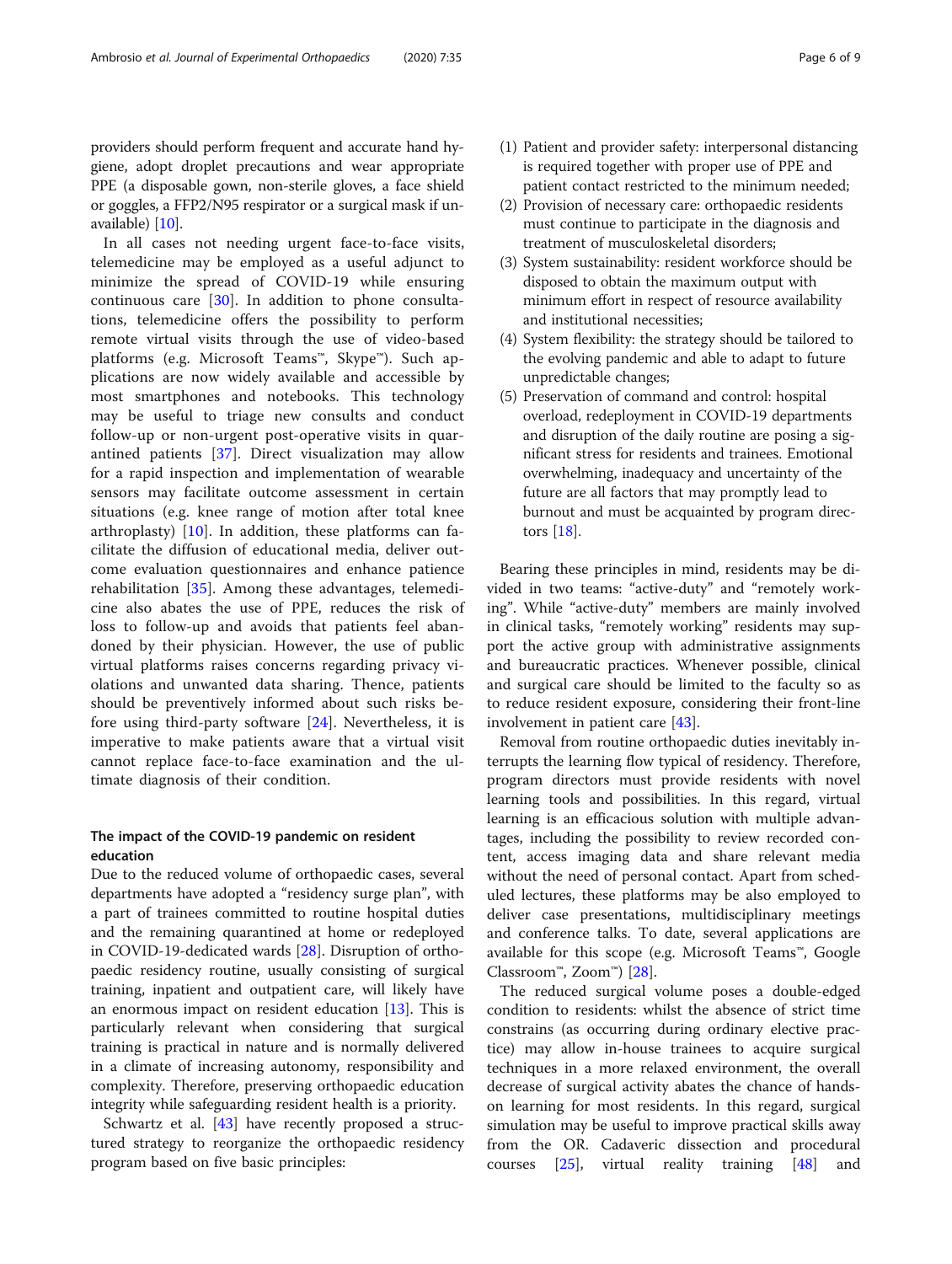arthroscopic simulators [\[21](#page-7-0)] are useful resources that may be improved and exploited to implement surgical education in the COVID-19 era. In addition, video-based education may further promote surgical training by providing audiovisual contents on indications, preoperative workup, OR setting, operative techniques and postoperative care [\[12](#page-7-0)]. Furthermore, diminished clinical and surgical demands offer the opportunity to intensify independent study, research activity and future career planning [\[28](#page-7-0)].

## Ethical considerations

Since millennia, the patient-physician relationship has been founded on mutual respect, empathy and shared decision-making, with the absolute priority of defending patients' health. For orthopaedic surgeons, this implies selecting the most appropriate strategy to deal with pain and disability while considering patients' comorbidities and expectations. Most often, this does not lead to save one's life but to preserve his quality of life, which is not always less important. In presence of a global pandemic, each clinician is required to move his own focus from the individual to the collectivity, in order to satisfy the needs of the general population rather than the single patient. In this public health framework, a physician may not be allowed to do what he considers the best for his patients. In certain situations, some providers may be compelled to judge which patients should be intensively treated or not, thus incontrovertibly impacting on their prognosis [\[17\]](#page-7-0).

As orthopaedic surgeons, appropriately selecting which patients should undergo surgery is essential not to drain vital resources from ICUs and COVID-19 departments. In case of clinical equipoise, i.e. when both conservative and operative management may likely lead to equivalent results, the former should be preferred whenever possible [\[37](#page-7-0)].

Preserving provider safety is essential to guarantee further care to the general population. To date, more than 500 healthcare providers have died of COVID-19 [\[32](#page-7-0)]. Fighting on the front line against SARS-CoV-2, especially when the limited availability of PPE cannot ensure an adequate protection, poses a vital risk on clinicians, especially the elder and the ones affected by serious comorbidities [\[22,](#page-7-0) [27\]](#page-7-0). This risk may be further increased in case of redeployment, which inevitably causes to work outside of one's comfort zone, where errors are more likely to occur and lack of competency may lead to undecidedness, with terrible consequences [[17,](#page-7-0) [41](#page-7-0)].

The COVID-19 pandemic imposes a significant psychological burden on every healthcare provider involved in the crisis  $[18]$  $[18]$ . In order to prevent such discomfort, it is imperative to develop proper protocols to rationalize personnel working hours and departmentalization, guide

resource allocation and promote the belief that everyone is struggling for the greater good.

## What to expect from the future?

The COVID-19 pandemic has precipitated an unequalled global health crisis. Despite the prompt response in most countries, the different chronology of local outbreaks and the disparity among containment measures adopted pose a great hurdle to provide universal indications applicable for all facilities [[49\]](#page-8-0). Furthermore, pandemic dynamics are continuously evolving thus needing careful monitoring and formulation of flexible dispositions that may be more or less permissive depending on COVID-19 prevalence, workforce availability and PPE supplies. Surgical indication should be continuously reassessed based on local, regional and national situations in accordance with both facility requirements and regulations from the authorities. Redeployment in COVID-19 units may be necessary and should not be disregarded, especially if reallocation might protect elder and weaker coworkers. Safety of all providers must be guaranteed with no exceptions. Nowadays, telemedicine offers incomparable advantages to remotely check our patients, although its limitations should not be neglected. Departmental activities should be adapted to actual clinical needs and education for resident and fellows should be promptly reorganized: they are the future of our profession.

COVID-19 has rapidly disrupted our routine in ways that would have been considered unconceivable in the contemporary era. Nonetheless, the fight against such a common enemy is awakening a sense of fraternity that is bringing the scientific community together with efforts never seen before. Whether these strategies are to be successful, history will judge us.

#### Abbreviations

AAOS: American Academy of Orthopaedic Surgeons; ACS: American College of Surgeons; AGP: Aerosol-generating procedure; CDC: Centers for Disease Control and Prevention; CMS: Centers for Medicare & Medicaid Services; COVID-19: Coronavirus disease 2019; FFP: Filtering face piece; HEPA: Highefficiency particulate air; ICU: Intensive care unit; OR: Operating room; PPE: Personal protective equipment; RT-PCR: Real-time polymerase chain reaction; SARS-CoV-2: Severe acute respiratory syndrome coronavirus 2; WHO: World Health Organization

#### Acknowledgements

Not applicable.

#### Authors' contributions

LA conceptualized the review, wrote the manuscript and prepared the Figs. FR and GV performed the critical revision of the manuscript. RP and VD supervised the manuscript. All authors read and approved the final manuscript.

#### Funding

The publication 20–037 was kindly supported by a literature grant from the ON Foundation, Switzerland.

#### Ethics approval and consent to participate

Not applicable.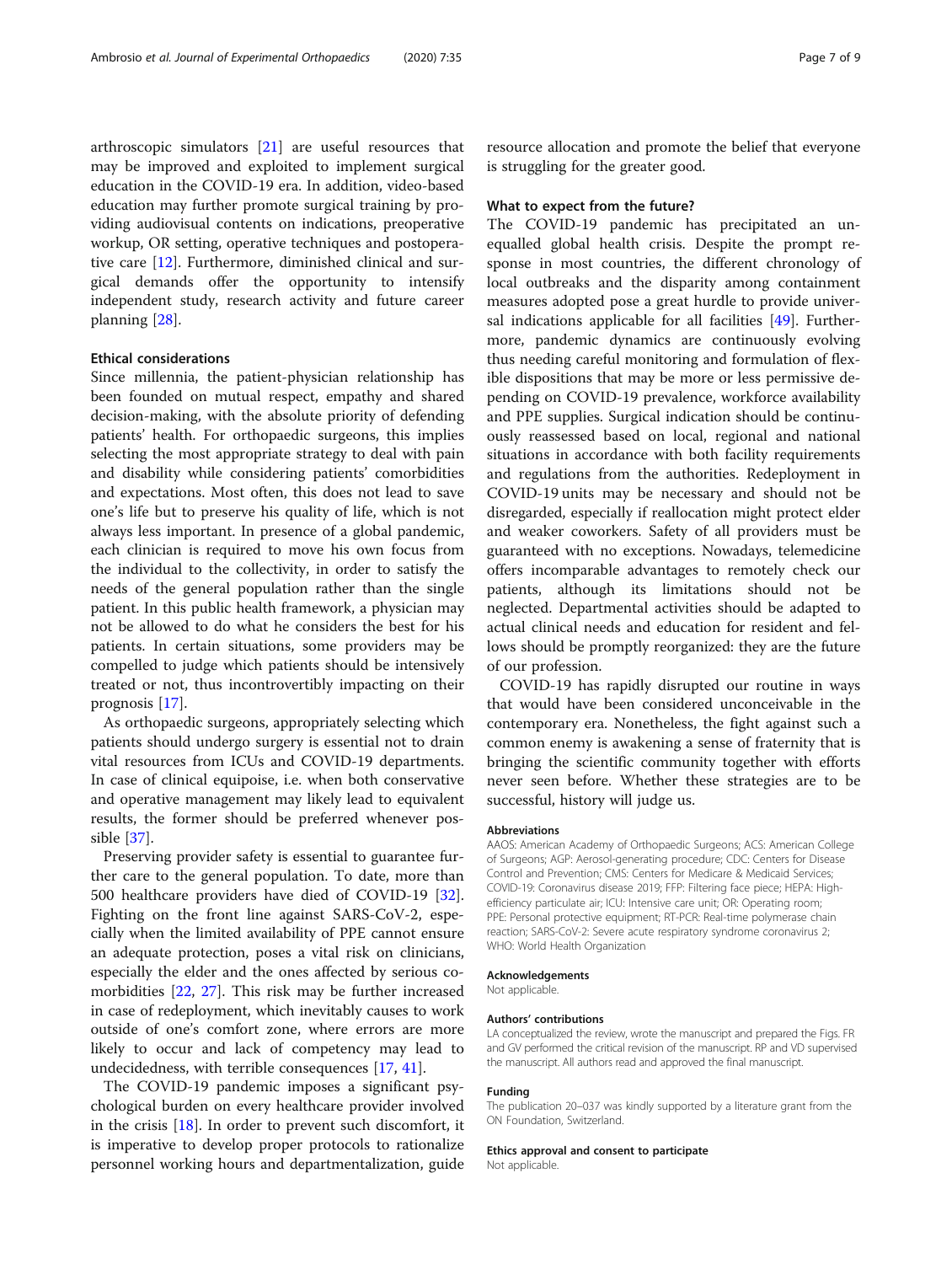## <span id="page-7-0"></span>Consent for publication

Not applicable.

#### Competing interests

The authors declare that they have no competing interests.

## Received: 28 April 2020 Accepted: 15 May 2020 Published online: 27 May 2020

#### References

- 1. AAOS. AAOS Clinical Considerations During COVID-19. 2020; [https://www.](https://www.aaos.org/globalassets/about/covid-19/aaos-clinical-considerations-during-covid-19.pdf) [aaos.org/globalassets/about/covid-19/aaos-clinical-considerations-during](https://www.aaos.org/globalassets/about/covid-19/aaos-clinical-considerations-during-covid-19.pdf)[covid-19.pdf.](https://www.aaos.org/globalassets/about/covid-19/aaos-clinical-considerations-during-covid-19.pdf) Accessed April 19th, 2020
- 2. AAPM&R. COVID-19 statement from the American Academy of Physical Medicine & Rehabilitation Board of Governors. 2020; https://www.aapmr. org/docs/default-source/news-and-publications/academy-statement---covid-19-final.pdf?sfvrsn=d58a5f7c\_0. Accessed April 24th, 2020
- 3. ACS. COVID 19: Consideration for Optimum Surgeon Protection. 2020; [https://www.facs.org/covid-19/clinical-guidance/surgeon-protection.](https://www.facs.org/covid-19/clinical-guidance/surgeon-protection) Accessed April 20th, 2020
- 4. ACS. COVID-19 Guidelines for Triage of Orthopaedic Patients. 2020; [https://](https://www.facs.org/covid-19/clinical-guidance/elective-case/orthopaedics) [www.facs.org/covid-19/clinical-guidance/elective-case/orthopaedics.](https://www.facs.org/covid-19/clinical-guidance/elective-case/orthopaedics) Accessed April 20th, 2020
- ACS. COVID-19: Recommendations for Management of Elective Surgical Procedures. 2020; [https://www.facs.org/covid-19/clinical-guidance/elective](https://www.facs.org/covid-19/clinical-guidance/elective-surgery)[surgery.](https://www.facs.org/covid-19/clinical-guidance/elective-surgery) Accessed April 19th, 2020
- 6. Anfinrud P, Stadnytskyi V, Bax CE, Bax A (2020) Visualizing speech-generated Oral fluid droplets with laser light scattering. N Engl J Med. [https://doi.org/](https://doi.org/10.1056/NEJMc2007800) [10.1056/NEJMc2007800](https://doi.org/10.1056/NEJMc2007800)
- 7. Ashford RU, Nichols JS, Mangwani J (2020) Annotation: the COVID-19 pandemic and clinical orthopaedic and trauma surgery. J Clin Orthop Trauma. <https://doi.org/10.1016/j.jcot.2020.04.002>
- 8. Bai Y, Yao L, Wei T, Tian F, Jin DY, Chen L et al (2020) Presumed asymptomatic carrier transmission of COVID-19. JAMA. [https://doi.org/10.](https://doi.org/10.1001/jama.2020.2565) [1001/jama.2020.2565](https://doi.org/10.1001/jama.2020.2565)
- 9. Bartoszko JJ, Farooqi MAM, Alhazzani W, Loeb M (2020) Medical masks vs N95 respirators for preventing COVID-19 in health care workers a systematic review and meta-analysis of randomized trials. Influenza Other Respir Viruses. <https://doi.org/10.1111/irv.12745>
- 10. Chang Liang Z, Wang W, Murphy D, Po Hui JH (2020) Novel coronavirus and Orthopaedic surgery: early experiences from Singapore. J Bone Joint Surg Am. <https://doi.org/10.2106/JBJS.20.00236>
- 11. CMS. Non-Emergent, Elective Medical Services, and Treatment Recommendations 2020; [https://www.cms.gov/files/document/cms-non](https://www.cms.gov/files/document/cms-non-emergent-elective-medical-recommendations.pdf)[emergent-elective-medical-recommendations.pdf.](https://www.cms.gov/files/document/cms-non-emergent-elective-medical-recommendations.pdf) Accessed April 19th, 2020
- 12. Coe TM, Jogerts KM, Sell NM, Cassidy DJ, Eurboonyanun C, Gee D et al (2020) Practical techniques to adapt surgical resident education to the COVID-19 era. Ann Surg
- 13. Daodu OP, M.; Lopushinsky, S.; Varghese, T. K.; Brindle, M. (2020) COVID-19 considerations and implications for surgical learners. Ann Surg
- 14. Derrick JL, Gomersall CD (2004) Surgical helmets and SARS infection. Emerg Infect Dis 10:277–279
- 15. Di Martino A, Papapietro N, Lanotte A, Russo F, Vadala G, Denaro V (2012) Spondylodiscitis: standards of current treatment. Curr Med Res Opin 28:689–699
- 16. Donnally CJ 3rd, Shenoy K, Vaccaro AR, Schroeder GD, Kepler CK (2020) Triaging spine surgery in the COVID-19 era. Clin Spine Surg. [https://doi.org/](https://doi.org/10.1097/BSD.0000000000000988) [10.1097/BSD.0000000000000988](https://doi.org/10.1097/BSD.0000000000000988)
- 17. Dunham AM, Rieder TN, Humbyrd CJ (2020) A bioethical perspective for navigating moral dilemmas amidst the COVID-19 pandemic. J am Acad Orthop Surg. <https://doi.org/10.5435/JAAOS-D-20-00371>
- 18. Dyer GSM, Harris MB (2020) What's important: facing fear in the time of COVID-19. J Bone Joint Surg Am. <https://doi.org/10.2106/JBJS.20.00469>
- 19. Ficke JR. Orthopaedic Surgery Case Triage. 2020; [https://www.aaos.org/](https://www.aaos.org/globalassets/about/covid-19/orthopaedic-surgery-case-triage_ficke.pdf) [globalassets/about/covid-19/orthopaedic-surgery-case-triage\\_ficke.pdf.](https://www.aaos.org/globalassets/about/covid-19/orthopaedic-surgery-case-triage_ficke.pdf) Accessed April 19th, 2020
- 20. Forrester JD, Nassar AK, Maggio PM, Hawn MT (2020) Precautions for operating room team members during the COVID-19 pandemic) J Am Coll Surg. <https://doi.org/10.1016/j.jamcollsurg.2020.03.030>
- 21. Gomoll AH, O'Toole RV, Czarnecki J, Warner JJ (2007) Surgical experience correlates with performance on a virtual reality simulator for shoulder arthroscopy. Am J Sports Med 35:883–888
- 22. Guo X, Wang J, Hu D, Wu L, Gu L, Wang Y et al (2020) Survey of COVID-19 disease among Orthopaedic surgeons in Wuhan, People's Republic of China. J Bone Joint Surg Am. <https://doi.org/10.2106/JBJS.20.00417>
- 23. Guy DK, Bosco III JA, Savoie III FH. AAOS Guidelines for Elective Surgery During the COVID-19 Pandemic. 2020; [https://www.aaos.org/about/covid-1](https://www.aaos.org/about/covid-19-information-for-our-members/aaos-guidelines-for-elective-surgery/) [9-information-for-our-members/aaos-guidelines-for-elective-surgery/](https://www.aaos.org/about/covid-19-information-for-our-members/aaos-guidelines-for-elective-surgery/). Accessed April 19th, 2020
- 24. Halawi MJ, Wang DD, Hunt TR 3rd (2020) What's important: weathering the COVID-19 crisis: time for leadership, vigilance, and Unity. J Bone Joint Surg Am. <https://doi.org/10.2106/JBJS.20.00419>
- 25. Holland JP, Waugh L, Horgan A, Paleri V, Deehan DJ (2011) Cadaveric hands-on training for surgical specialties: is this back to the future for surgical skills development? J Surg Educ 68:110–116
- 26. Huang C, Wang Y, Li X, Ren L, Zhao J, Hu Y et al (2020) Clinical features of patients infected with 2019 novel coronavirus in Wuhan, China. Lancet 395: 497–506
- 27. Jella TK, Acuna AJ, Samuel LT, Jella TK, Mroz TE, Kamath AF (2020) Geospatial Mapping of Orthopaedic Surgeons Age 60 and Over and Confirmed Cases of COVID-19. J Bone Joint Surg. [https://doi.org/10.2106/](https://doi.org/10.2106/JBJS.20.00577) [JBJS.20.00577](https://doi.org/10.2106/JBJS.20.00577)
- 28. Kogan M, Klein SE, Hannon CP, Nolte MT (2020) Orthopaedic education during the COVID-19 pandemic. J am Acad Orthop Surg [https://doi.org/10.](https://doi.org/10.5435/JAAOS-D-20-00292) [5435/JAAOS-D-20-00292](https://doi.org/10.5435/JAAOS-D-20-00292)
- 29. Lockey SD (2020) What's important: what is our role in the COVID-19 pandemic? J Bone Joint Surg Am. <https://doi.org/10.2106/JBJS.20.00444>
- 30. Loeb AE, Rao SS, Ficke JR, Morris CD, Riley LH 3rd, Levin AS (2020) Departmental experience and lessons learned with accelerated introduction of telemedicine during the COVID-19 crisis. J Am Acad Orthop Surg. [https://](https://doi.org/10.5435/JAAOS-D-20-00380) [doi.org/10.5435/JAAOS-D-20-00380](https://doi.org/10.5435/JAAOS-D-20-00380)
- 31. Massey PA, McClary K, Zhang AS, Savoie FH, Barton RS (2020) Orthopaedic surgical selection and inpatient paradigms during the coronavirus COVID-19 pandemic. J Am Acad Orthop Surg. <https://doi.org/10.5435/JAAOS-D-20-00360>
- 32. Medscape. In Memoriam: Healthcare Workers Who Have Died of COVID-19. 2020; <https://www.medscape.com/viewarticle/927976>
- 33. Mi B, Chen L, Xiong Y, Xue H, Zhou W, Liu G (2020) Characteristics and early prognosis of COVID-19 infection in fracture patients. J Bone Joint Surg Am. <https://doi.org/10.2106/JBJS.20.00390>
- 34. Ng K, Poon BH, Kiat Puar TH, Shan Quah JL, Loh WJ, Wong YJ et al (2020) COVID-19 and the risk to health care workers: a case report. Ann Intern Med. <https://doi.org/10.7326/L20-0175>
- 35. Pedersini P, Corbellini C, Villafane JH (2020) Italian physical Therapists' response to the novel COVID-19 emergency. Phys Ther. [https://doi.org/10.](https://doi.org/10.1093/ptj/pzaa060) [1093/ptj/pzaa060](https://doi.org/10.1093/ptj/pzaa060)
- 36. Placella G, Salvato D, Delmastro E, Bettinelli G, Salini V (2020) CoViD-19 and Ortho and trauma surgery: the Italian experience. Injury
- 37. Prada C, Chang Y, Poolman R, Johal H, Bhandari M. Best Practices for Surgeons. COVID-19 Evidence-Based Scoping Review. A Unifying Report of Global Recommendations. 2020; [https://myoe.blob.core.windows.net/docs/](https://myoe.blob.core.windows.net/docs/OE-Best-Practices-for-Surgeons-COVID-19-Evidence-Based-Scoping-Review.pdf) [OE-Best-Practices-for-Surgeons-COVID-19-Evidence-Based-Scoping-Review.](https://myoe.blob.core.windows.net/docs/OE-Best-Practices-for-Surgeons-COVID-19-Evidence-Based-Scoping-Review.pdf) [pdf](https://myoe.blob.core.windows.net/docs/OE-Best-Practices-for-Surgeons-COVID-19-Evidence-Based-Scoping-Review.pdf). Accessed April 20th, 2020
- 38. Radonovich LJ Jr, Simberkoff MS, Bessesen MT, Brown AC, Cummings DAT, Gaydos CA et al (2019) N95 respirators vs medical masks for preventing influenza among health care personnel: a randomized clinical trial. JAMA 322:824–833
- 39. Rodrigues-Pinto R, Sousa R, Oliveira A (2020) Preparing to perform trauma and Orthopaedic surgery on patients with COVID-19. J Bone Joint Surg Am. <https://doi.org/10.2106/JBJS.20.00454>
- 40. Sarac NJ, Sarac BA, Schoenbrunner AR, Janis JE, Harrison RK, Phieffer LS et al (2020) A review of state guidelines for Elective Orthopaedic procedures during the COVID-19 outbreak. J Bone Joint Surg Am. [https://doi.org/10.](https://doi.org/10.2106/JBJS.20.00510) [2106/JBJS.20.00510](https://doi.org/10.2106/JBJS.20.00510)
- 41. Sarpong NO, Forrester LA, Levine WN (2020) What's important: redeployment of the Orthopaedic surgeon during the COVID-19 pandemic: perspectives from the trenches. J Bone Joint Surg Am. [https://doi.org/10.](https://doi.org/10.2106/JBJS.20.00574) [2106/JBJS.20.00574](https://doi.org/10.2106/JBJS.20.00574)
- 42. Schmidt T. Elective Surgery Algorithm. 2020; https://www.aaos.org/ globalassets/about/covid-19/georgia-surgery--invasive-elective-procedureguidelines.pdf. Accessed April 19th, 2020
- Schwartz AM, Wilson JM, Boden SD, Moore TJJ, Bradbury TLJ, Fletcher ND (2020) Managing resident workforce and education during the COVID-19